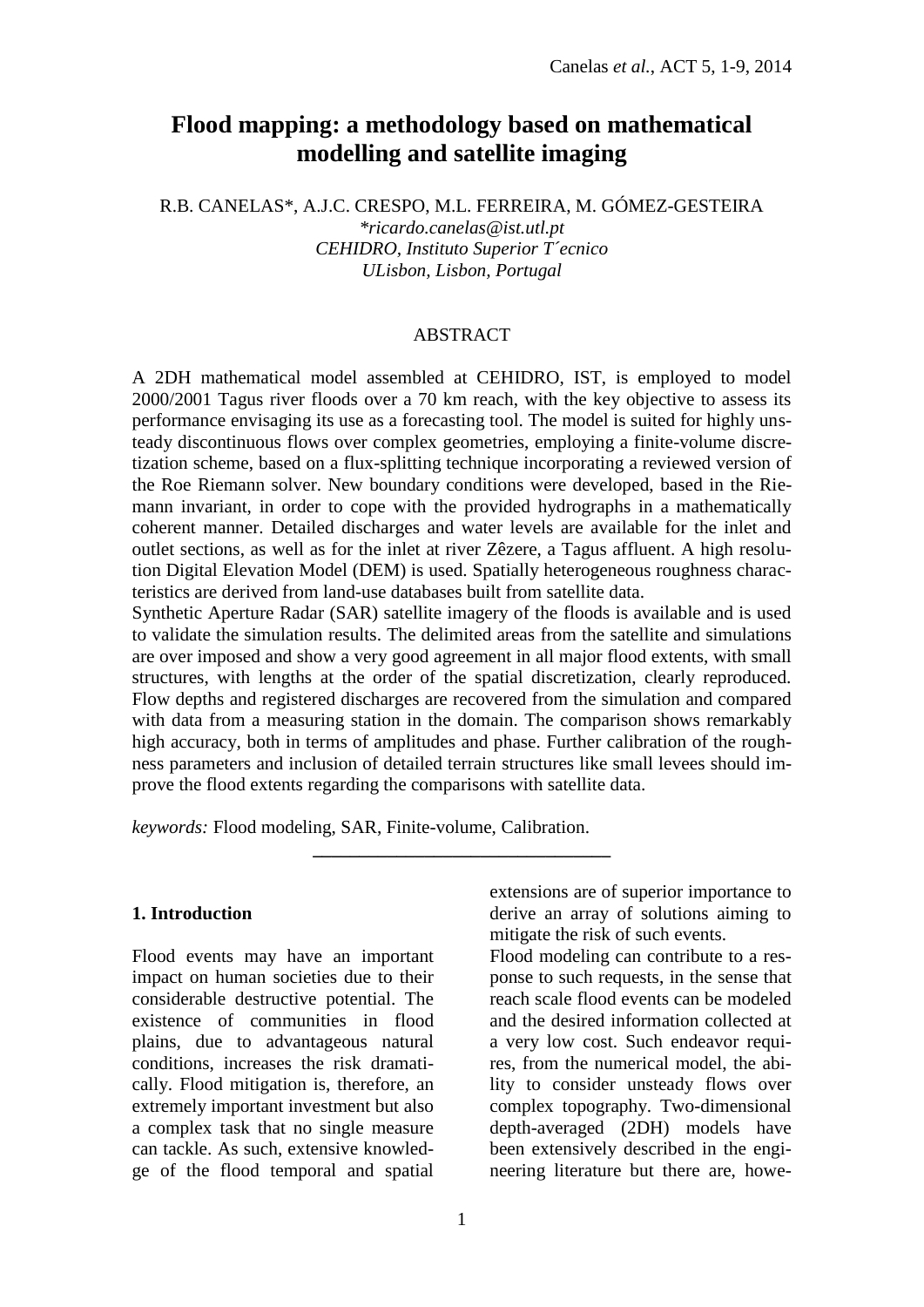ver, some open topics on how to deal with difficulties that natural channel geometries pose. Nonetheless, several models are used and continue to be developed and calibrated (Bates *et al*, 1998; Horritt, 2000; Hall *et al*, 2011). 2DH models are usually regarded as tools to more detailed studies of short reaches and small duration events. However, relevant speed-ups resorting to code parallelization, taking advantage of multi-core processors or dedicated accelerators, mesoscale simulations resolved to the reach scale, spanning several days or weeks periods are now feasible.

This works is an application of the Strong Transients in Alluvial Valleys 2D (STAV2D) code, a model that relies on a Finite-Volume Method (FVM) discretization (LeVeque, 2002). It employs a technique first presented by Murillo & García-Navarro (2010), where the discretization of the nonhomogenous terms of hyperbolic systems of conservation laws is made in ways compatible with steady solutions, such as still water in hydrostatic equilibrium or steady flows in complex, natural bed geometries. Bed slope source terms are of special importance in this case and for that reason considerable effort has been devoted to the topic of correctly including them in the scheme, preserving the properties of the homogeneous equations.

The Tagus case-study represents a challenge due to the geometry and dimension of the reach under consideration, as well as the combination of flood plains and steep terrain in the DEM and the duration of the events.

The objective of this work is to model historic events on the considered domain using the STAV2D model, in an attempt to assess the possibility of its employment as a forecasting tool. Two concerns arise considering the base data that the model uses: the quality of the geometry and the roughness parameters.

The DEM must be sufficiently similar to the current geometry, a difficult requirement considering the intensity of geomorphic activity in river systems. The roughness estimates, derived from crossing data from the literature (Mattocks, 2006; Chow, 1959; Kalyanapu, 2009) and the CORINE Land Cover Project data, are given for uniform flows and very different values can be assigned to similar areas while maintaining consistency with the literature.

The novelty of the work arises from the boundary conditions, derived as to allow for complex, regime changing scenarios, the size and resolution of the simulation and the usage of satellite imagery to provide cues regarding the simulation results.

## **2. Conservation Equations and Closure Models**

The application of the Reynolds Transport Theorem (RTT) to the quantities total mass and momentum in both directions yields

$$
\partial_t h + \partial_x (h u) + \partial_y (h v) = 0 \tag{1}
$$

$$
\partial_t (uh) + \partial_x \left( u^2 h + \frac{1}{2} g h^2 \right) +
$$
  
 
$$
+ \partial_y (uvh) = -gh \partial_x Z_b - \frac{\tau_{b,x}}{2}
$$
 (2)

$$
\partial_t (vh) + \partial_x (uvh) + \partial_y \left( v^2 h + \frac{1}{2} g h^2 \right) =
$$
  
=  $-gh \partial_y Z_b - \frac{\tau_{b,y}}{\rho}$  (3)

where *h* is the fluid height above the bed elevation, *u* and *v* are the depthaveraged velocities in the *x* and *y* directions, respectively and  $Z_b$  is the bed elevation. In equations (2) and (3),  $\rho$  is the density,  $\partial_{x_i}(Z_b)$  represents the bottom *i* slope contribution for the momentum, and  $\tau_{b,i}$  is the bed shear stress.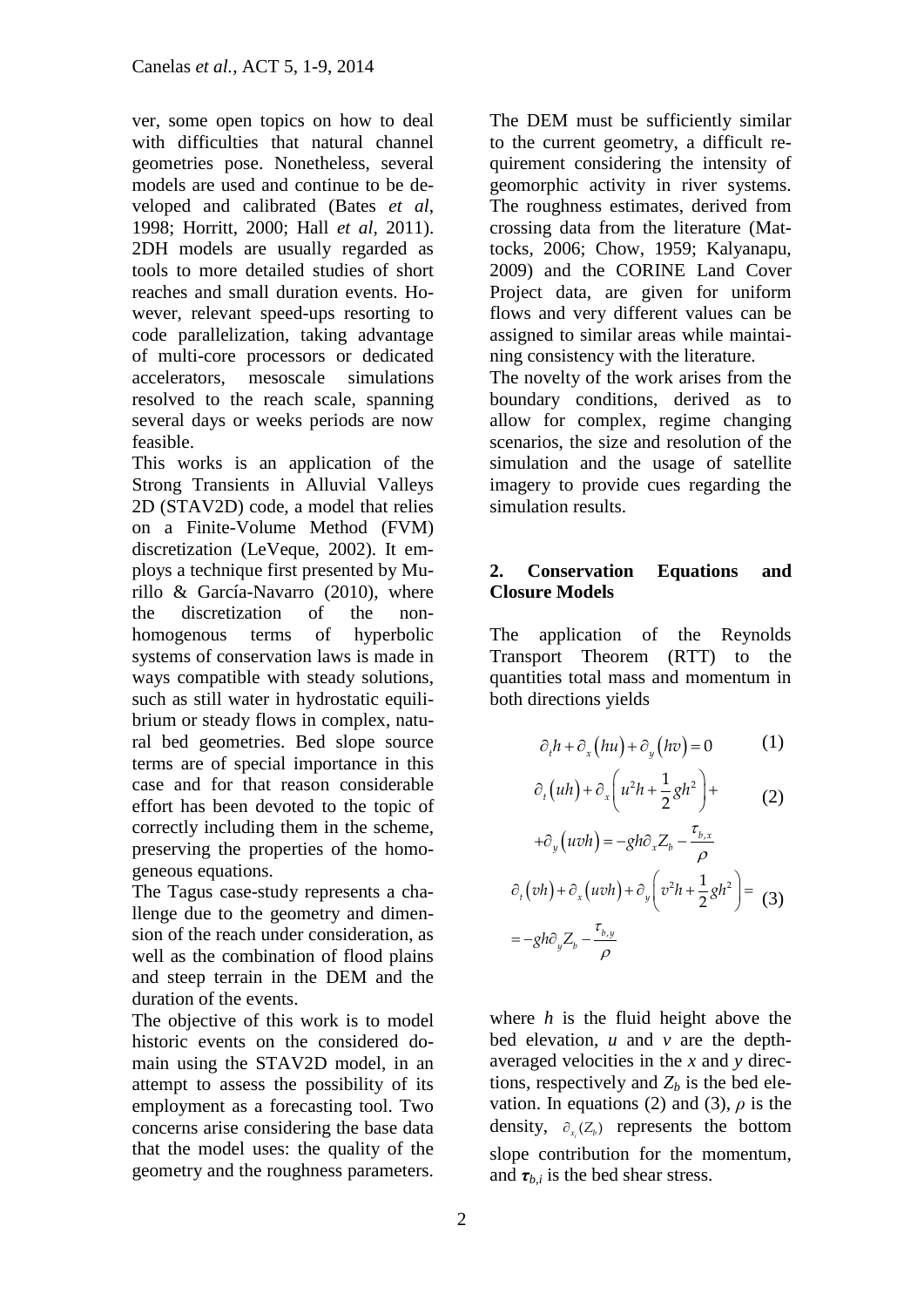The bed shear stress,  $\tau_b$  is such that

$$
|\mathbf{\tau}_{\mathbf{b}}| = \rho C_f |\mathbf{u}|^2 \tag{4}
$$

and the friction coefficient,  $C_f$ , in order to reproduce the Manning-Stricler formula, is expressed as  $C_f = g / K_s^2 h^{1/3}$ , where  $K_s$  is the Strickler parameter, the inverse of the Manning coefficient.

#### **3. Discretization Scheme**

The set of conservation laws (1) to (3) configures a 1<sup>st</sup> order hyperbolic, nonhomogeneous, quasi-linear system of partial differential equations that can be written in compact vectorial notation as

$$
\partial_t (\mathbf{U}(\mathbf{V})) + \nabla \cdot \mathbf{E}(\mathbf{V}) = \mathbf{R}(\mathbf{V}) + \mathbf{T}(\mathbf{V}), \quad (5)
$$

where  $\mathbf{V} = \begin{bmatrix} h & u & v \end{bmatrix}^T$  and  $\mathbf{U} = \begin{bmatrix} h & u h & v h \end{bmatrix}^T$  are the vectors of primitive and conservative variables, respectively,  $\nabla \mathbf{E}$  is given by  $\nabla \cdot \mathbf{E} = \partial_x \mathbf{F} + \partial_y \mathbf{G}$ ,  $\mathbf{F} = \begin{bmatrix} uh & u^2h + 1/2gh^2 & uvh \end{bmatrix}^T$ ,

 $G = \left[ v h \text{ with } v^2 h + 1/2 g h^2 \right]^\text{T}$  are the flux vectors,  $\mathbf{R} = \left[0 \ -gh\partial_x Z_b \ -gh\partial_y Z_b\right]^\text{T}$  is the vector of non-conservative fluxes and  $\mathbf{T} = \left[ -\partial_t Z_b - \tau_x / \rho - \tau_y / \rho \right]^\text{T}$  is a source vector.

To obtain the Finite Volume (FV) discretization, system (5) is integrated in a cell *I* . The Gauss theorem is applied to the divergence terms resulting in

$$
A_{I} \frac{\Delta \langle \mathbf{U}_{I} \rangle}{\Delta t} + \sum_{K=1}^{N_{I}} L_{I K} \Delta_{I K} ((\mathbf{E} - \mathbf{R}) \cdot \mathbf{n}_{I K}) = (6)
$$
  
=  $A_{I} \langle \mathbf{T}_{I} \rangle$ ,

where  $A_I$  is the area of cell  $I$ ,  $L_{I_k}$  is the length of edge  $K$  of cell  $I$ ,  $N_I$  is the number of edges of cell( $N_I = 3$  in this case) *I*,  $\Delta_{I K}$  represents the variation across the  $K^{\text{th}}$  edge of cell  $I$  and  $\mathbf{n}_{I K} = (n_x, n_y)^T$  is the outward unit normal vector to each *K* edge of the cell *I*. Operator  $\langle \rangle$  represents the spatial average over the cell area. The flux variation across the  $K^h$  edge of cell  $I$ ,  $\Delta_{I/K}$  (**E**-**R**) $\mathbf{n}_{I/K}$ ), is expressed as a function of the local variation of the dependent conservative variables, using Roe's approximate Riemann solvers (Roe, 1981). Note that the flux vector of a system of shallow-flow conservation laws is not homogeneous and, hence, it is not possible to perform an exact flux vector splitting. Assuming a local linearization of the flux vectors orthogonal to an edge, one obtains

$$
\Delta_{IK} (\mathbf{E} \cdot \mathbf{n}_{IK}) = \sum_{m=1}^{3} \widetilde{\lambda}_{IK}^{(m)} \alpha_{IK}^{(m)} \mathbf{e}_{IK}^{(m)}
$$
\n
$$
\Delta_{IK} (\mathbf{R} \cdot \mathbf{n}_{IK}) = \sum_{m=1}^{3} \beta_{IK}^{(m)} \mathbf{e}_{IK}^{(m)}
$$
\n(7)

(Toro, 2001; Murillo & García-Navarro, 2010), where  $\alpha_{1K}^{(m)}$  are the wavestrengths for each of the eigenvectors  $\tilde{\mathbf{e}}_{IK}^{(m)}$  and  $\tilde{\lambda}_{IK}^{(m)}$ IK are the respective eigenvalues. The expressions of the wavestrengths, eigenvectors and eigenvalues are well known and can be consulted in Toro (2001), among others.  $\beta_{IR}^{(m)}$  follows an expression that guarantees a wellbalanced scheme and correct energy dissipation at jumps, derived by Murillo & García-Navarro (2010). The remaining source term, **T** , is discretized in a point-wise, semi-implicit manner as  $T_I(t + \Delta t) = T_I^{n+1}$ . It is computed in an intermediate step with the updated variables of the homogeneous part of equation (6). Bed shear stress is simply taken as(4). Introducing equations  $(7)$  into (6), this Godunov-type flux-splitting FV scheme can be summarized as  $U_l^{n+1} = U_l^n$  –

$$
-\frac{\Delta t}{A_{I}}\sum_{K=1}^{3}L_{IK}\sum_{m=1}^{3}\left(\tilde{\lambda}^{(m)}\alpha^{(m)}-\beta^{(m)}\right)_{IK}^{-\alpha^{(m)}}+(8)
$$
  
+
$$
\Delta t(\mathbf{T}_{I}^{n+1}),
$$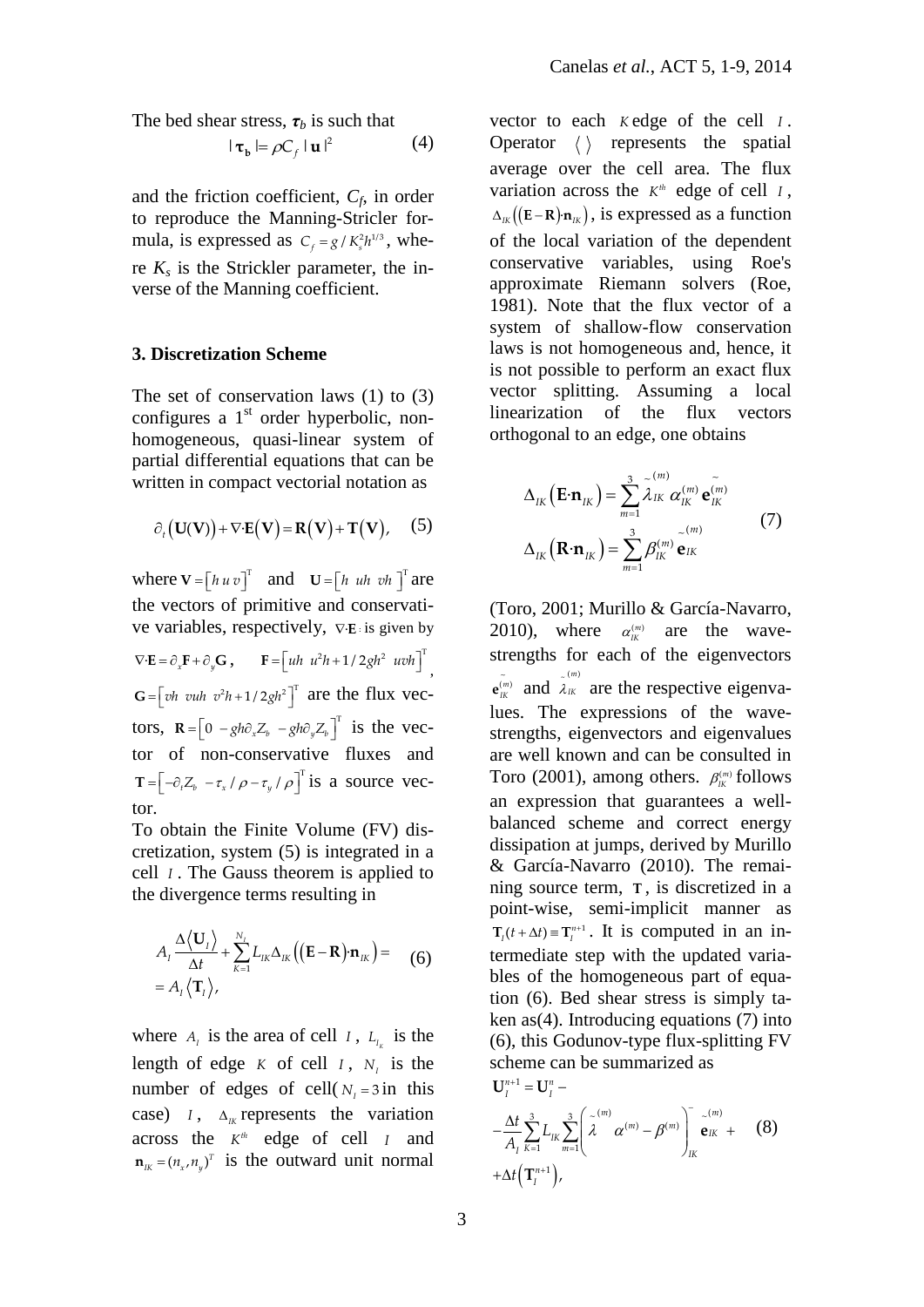where only the negative part of the ei-

genvalues  $\lambda$  $(m)$ *IK* ~ and of the wavestrengths  $\alpha_{IK}^{(m)}$  and  $\beta_{IK}^{(m)}$  are used, ensuring that only in-coming fluxes are considered in the update of the conserved variables.

When cell-averaging the solution, the time step is chosen small enough to guarantee that there is no interaction between waves obtained as the solution of the Riemann Problem (RP) at adjacent cells. The stability region considering the homogeneous part of the system resembles a traditional *CFL* condition, with added terms arising from the non-homogenous part (Murillo & García-Navarro, 2010). Wetting and drying algorithms, as well as the necessary entropy corrections in order to ensure that physical solutions are always attained in critical flow points are also drawn from (Murillo & García-Navarro, 2010).

## *3.1. Inlet/Outlet Boundary Conditions for River Modeling*

1D information (discharge or level) must be transformed into 2D information (fluid height and velocity field) at the open boundaries. The characteristics method, employing the Riemann Invariant, is used on each edge associated to the characteristic line that leaves the domain at that edge identified as a permissive boundary. For the inlet case, assuming a frictionless bed, the Riemman Invariant can be written as

$$
u_{I} - 2\sqrt{gh_{I}} = u_{I,g} - 2\sqrt{gh_{I,g}} \qquad (9)
$$

where  $q_{Kl,g}$  is the discharge associated with the boundary *K* edge of element  $I_{\mathcal{A}}$  and  $L_{\mathcal{A}}$  is the respective length. Assuming that  $u \propto h^{2/3}$  allows for the writing of

$$
q_{\scriptscriptstyle{KI,g}} = L_{\scriptscriptstyle{KI}} h_{\scriptscriptstyle{I,g}} u_{\scriptscriptstyle{I,g}} = L_{\scriptscriptstyle{KI}} \alpha h_{\scriptscriptstyle{I,g}}^{\scriptscriptstyle{5/3}}
$$
  

$$
Q_{\scriptscriptstyle{in}} = \sum_{\scriptscriptstyle{I}} L_{\scriptscriptstyle{KI}} \alpha h_{\scriptscriptstyle{I,g}}^{\scriptscriptstyle{5/3}}
$$
 (10)

where  $Q_{in}$  is the total discharge. The solution algorithm consists of splitting  $Q_{in}$  into a series of  $q_{Kl,g}$  according to the cell fluid height, solving (9) in every inlet edge, finding a *h* distribution, and iteratively solve the new inlet level, taken as the average of the fluid levels of every wet cell. Once the new wet section is defined, (10) is solved in order to  $\alpha$  and the velocity field (only existing in the normal to the inlet section) is imposed in the ghost cells. These cells are then used in equation (8) to update the rest of the domain.

The outlet solution strategy is similar, employing in this case the Riemann Invariant associated to the first characteristic field, written for a subcritical flow as

$$
u_{I} + 2\sqrt{gh_{I}} = u_{I,g} + 2\sqrt{gh_{I,g}} \qquad (11)
$$

The solution in this case is simpler, since the flow level is imposed by the outlet condition and one needs only to use (11) to solve for a velocity distribution at the boundary. This condition is not required for supercritical flows crossing the outlet: there are no upstream travelling characteristic waves, all the information leaves the domain.

Both permissive conditions assume that there is no friction on the bed, as to simplify the computation of the Riemann Invariants. A frictionless buffer zone is set around these regions, also useful since the inlet condition assumes a horizontal free surface in the cross section.

## **4. Results**

#### *4.1. Simulation setup*

The domain consists of a 70 Km reach of the Tagus, Portugal, and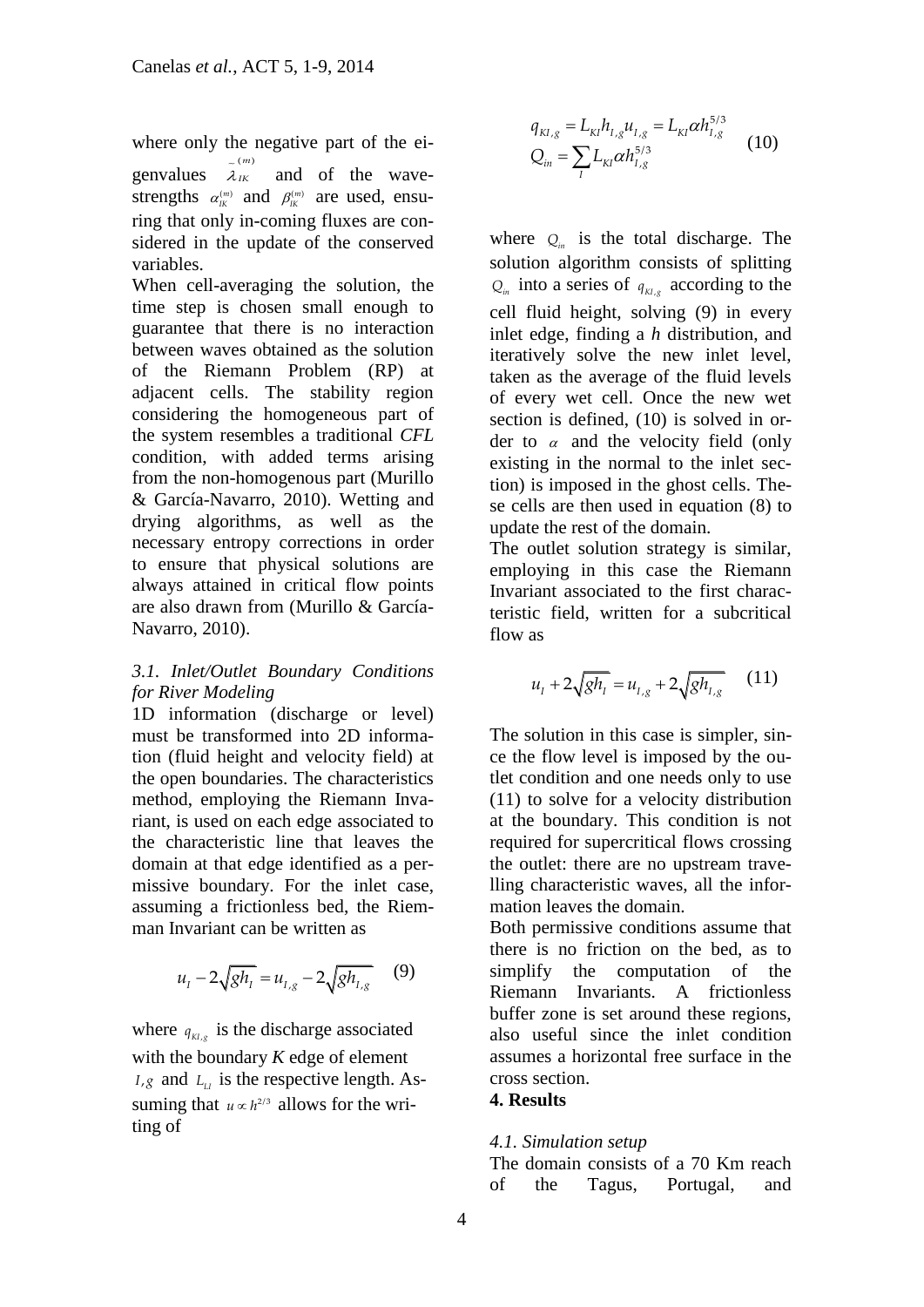approximately 10 Km of the Zêzere river, affluent of the Tagus. The considered area experiences regular floods and is monitored by 4 stations. The Tagus inlet is located at the Tramagal monitoring station cross section, with the outlet at the Ómnias station section. The Zêzere inlet is located at the Castelo-de-Bode station, and the fourth station, Almourol, is located 3 km downstream of the Tagus-Zêzere confluence. The discretization consists of an anisotropic unstructured mesh, *15 m* average side in the main channel and floodplains and a smooth gradient with respect to elevation from such areas, with the largest cell sizes of approximately *300 m*. This resulted in over  $1.3 \times 10^6$  mesh elements.

The Digital Elevation Map, in Figure 1, was obtained in 2008 and complemented with the major levee structures, mostly concentrating in the left banks. It was subsequently sampled to a resolution of 30 m and applied to the computational mesh. The roughness map was built based on the soil classification by the CORINE Land Cover project, using average Strickler coefficient values proposed in the literature(Mattocks, 2006), resulting in Figure 2. The initial conditions represent the steady state for the annual median flow,  $450 \frac{m^3 s^{-1}}{m}$  for the Tagus and 150  $m^3s^{-1}$  for the Zêzere, imposed at the respective inlet sections, together with the respective level imposed at the outlet. Figures 3 and 4 represent the initial state, achieved by allowing the simulation to run for an extended period of time, until the total mass in the domain reached a constant value, as well as the time step, indicating that every flux is effectively balanced and permanent.



Fig. 1. View of the domain from downstream.



Fig. 2. Spatial distribution of the coefficient of Mannning Strickler's equation.



Fig. 3. Initial flow depth.



Fig. 4. Initial velocity field.

Two flood events were modeled, with simulation times from December 29th to January 9th 2001 and from the 5th to the 13th of February. The inflow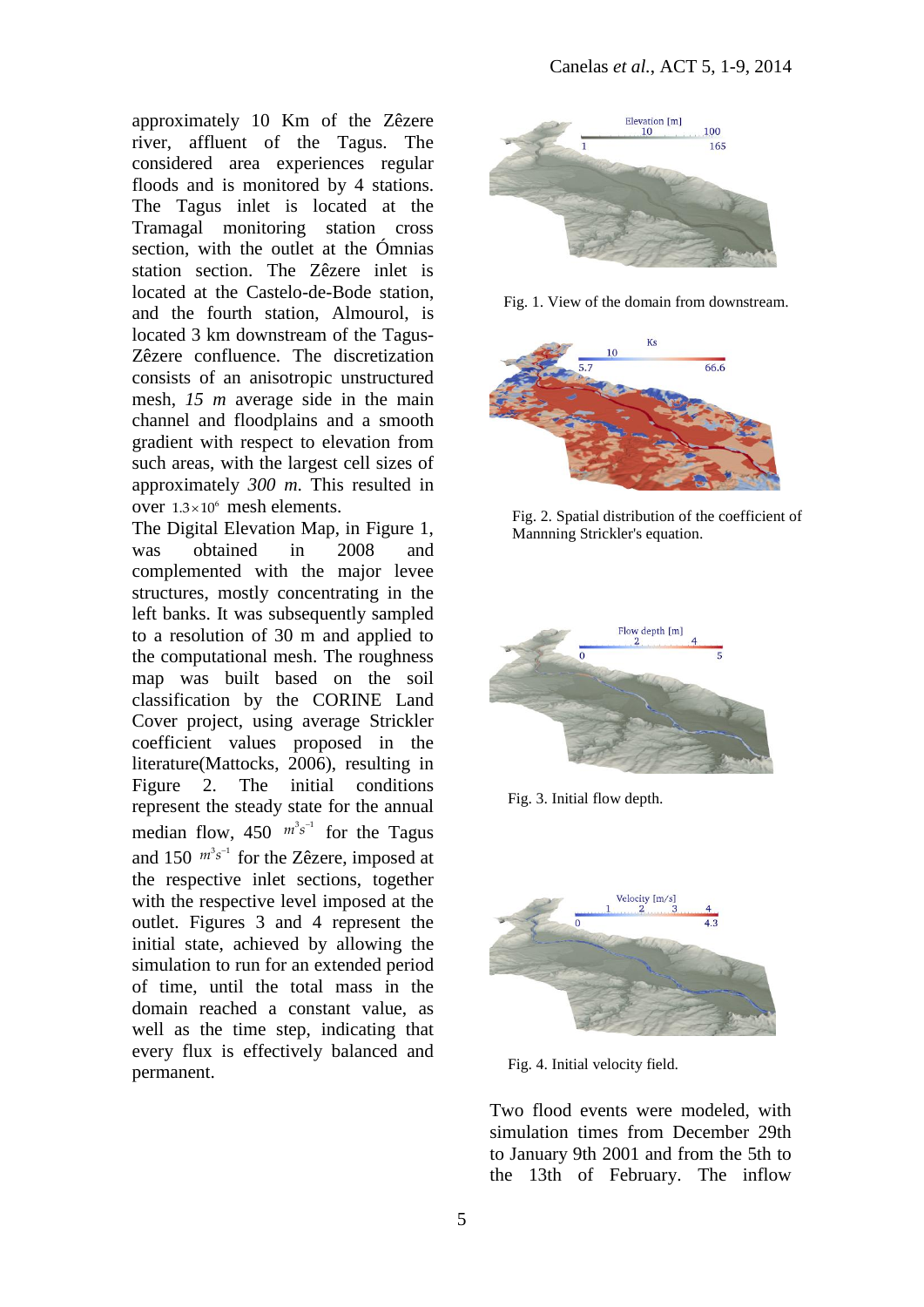hydrographs are represented in Figure 5. Satellite imagery is available for the 5th of January, 9th and 11th of February, marked by the vertical lines in Figure 5, covering the whole flood extents in the considered reach.



Fig. 5. Discharges at Tagus and Zêzere inlets; Top - December 29th to January 9th; Bottom - 5th to the 13th of February.



Fig. 6. Level at the Tagus outlet; Top - December 29th to January 9th; Bottom - 5th to the 13th of February.

#### *4.2. Results*

The results of the STAV2D model were compared with monitoring data and available satellite imagery. These results can however be considered blind tests, since no calibration effort was carried out.

Approximately 3 *km* downstream of the Tagus-Zêzere confluence is the Almourol monitoring station. The available data covers the considered event and several considerations can be drawn. Concerning mass conservation and wave celerities, the discharge in the Almourol section was computed and is compared in Figure 7 with the measurements at the station for both episodes. The computed discharges correctly follow the measured curves, describing in detail every oscillation imposed by the inlet boundary conditions and the geometry for both cases. For  $t < 5 \times 10^4 s$  the plot shows the fast rise of the discharge in order to cope with the difference between the permanent initial flow and the imposed conditions.



Fig. 7. Measured and computed discharges at Almourol monitoring station. Left - December 29th to January 9th; Right - 5th to the 13th of February

Friction parameters have a large influence on flow depth, and even if no calibration is presented in this work, it is important to estimate the quality of the assumptions made concerning soil usage and its relation to rugosity coefficients. Figure 8 shows the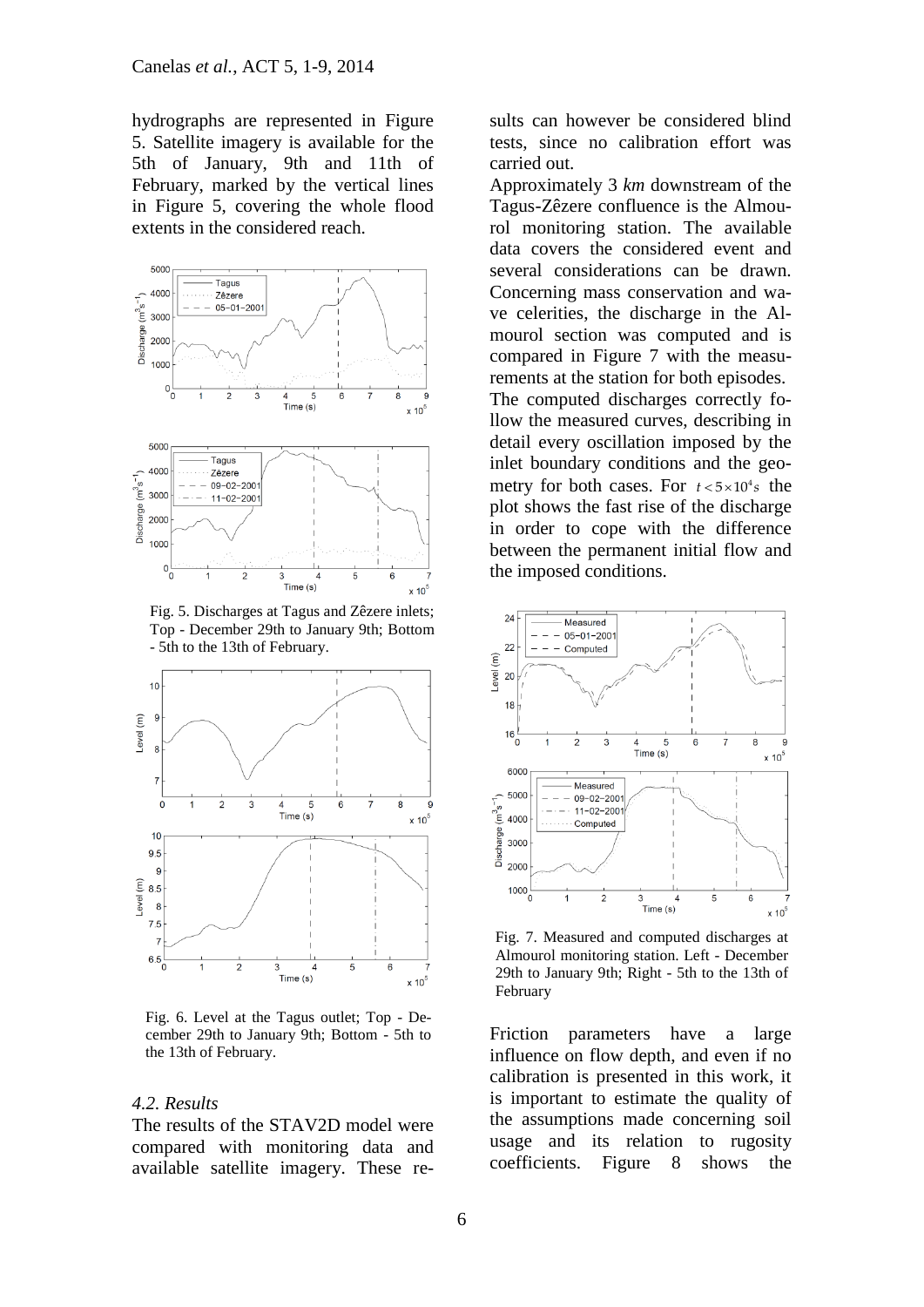measured and computed levels at Almourol station.



Fig. 8. Measured and computed water level at Almourol monitoring station. Left - December 29th to January 9th; Right - 5th to the 13th of February

The agreement of registered and computed values is similar to that regarding the discharge, indicating that the friction coefficient estimate was generally adequate. The peak levels present a superior deviation from the measured values. Regarding such deviation, the satellite imagery in Figures 9 and 10 presents some insights.



Fig. 9. White contour - Satellite image; Blue surface - Computed wet domain; Red line - Almourol section. 5th January.



Fig. 10. White contour - Satellite image; Blue surface - Computed wet domain; Red line - Almourol section. Top-8th February; Bottom - 5th January.

The simulated flood extent, although preserving the major structures of the observed flood, shows some discrepancies mainly at the left floodplain. The flood plains are used for agricultural purposes and the morphological impact of flood events is substantial in these areas. Small hydraulic works are also common, live levees and routing canals, carried out by the agricultural community. It is therefore hypothesized that most of the differences observed are a product of the differences in the actual terrain from 2001 and the year of the DEM survey. The algorithm used to extract the flood extent from satellite data may also produce artifacts that may explain smaller differences in other regions. The fact that the flooded area is virtually identical for most of the right bank supports these hypotheses. At peak level, the discrepancies should also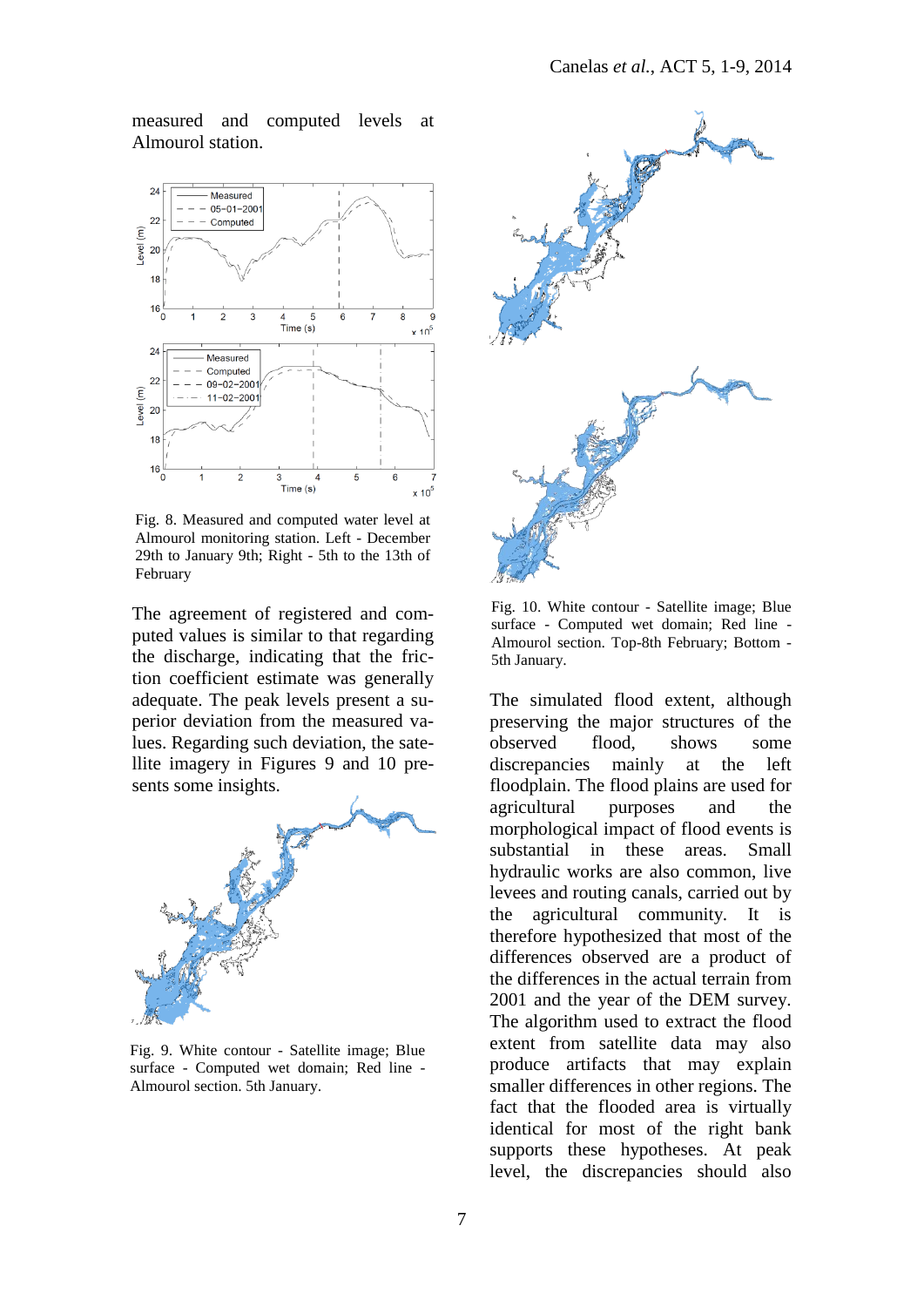produce the stronger deviations between simulation and satellite data.

# **5. Conclusions**

Fluvial modeling introduces several problems for a simple discretization of the shallow-flow equations. Fast evolving fixed (inflow and outflow) and free (wetting and drying) boundaries, as well as complex channel bed configurations demand special attention if a stable and accurate solution is to be computed. A state-of-the-art general shallow water model, STAV2D, based on the Finite Volume Method, is used. It employs an extended and reviewed version of Roe's solver. Different approaches to the integral source terms for the bed slope were used, ensuring that the model is wellbalanced for hydrostatic and nonhydrostatic solutions, even in the presence of irregular bed geometry. The model is compatible with spatially heterogeneous roughness parameters. Mesh refinement is also naturally incorporated by the method.

STAV2D was used to model a flood in the Tagus river, Portugal. The efficiency of the discretization, as well as the implementation, allow for the modeling of a 70 km long reach, with an approximately 15 m resolution anisotropic unstructured grid, with an average ratio of 1.35 computing time to simulated time in an 8-core machine. This allows for detailed simulations of highly unsteady flows for extended periods of time in a normal desktop machine, with accessible programming tools.

Satellite imagery was used to assess the results from the model. The results appear to be consistent and indicate that the presented conceptual models and discretization are suitable for the modeling of this type of flood simulations. The possible calibration relies only on the roughness coefficients, both value and spatial

distribution wise. Apart from the uncertainties in the DEM and the roughness parameters, the model provided accurate results and encourages future developments as a research and engineering tool.

# **References**

- Bates, P., Stewart, M., Siggers, G., Smith, C., Hervouet, J.-M. & Sellin, R. (1998). 'Internal and external validation of a two-dimensional finite element code for riverflood simulations', Proceedings of the Institute of Civil Engineers, Water, Maritime and Energy, 130.
- Burguete, J. & García-Navarro, P. (2001). 'Efficient construction of highresolution tvd conservative schemes for equations with source terms: application to shallow water flows', Int. Journal for Numerical Methods in Fluids, 37(2), 209-248.
- [Chow](http://en.wikipedia.org/wiki/Ven_Te_Chow) (1959). Open-Channel Hydraulics. McGraw-Hill. New York. [ISBN 1-](http://en.wikipedia.org/wiki/Special:BookSources/1932846182) [9328461-8-2](http://en.wikipedia.org/wiki/Special:BookSources/1932846182)
- Hall, J. W., Manning, L. J. & Hankin, R. K. S. (2011). 'Bayesian calibration of a flood inundation model using spatial data', Water Resour. Res, 47.
- Horritt, M. S. (2000). 'Calibration of a twodimensional finite element flood flow model using satellite radar imagery', Water Resour. Res, 36.
- Kalyanapu, A., Burian, S. & McPherson, T. (2009). 'Effect of land use-based surface roughness on hydrologic model output', Journal of Spatial Hydrology, 9.
- Kurganov, A. & Petrova, G. (2007). 'A second-order well-balanced positivity preserving central-upwind scheme for the Saint-Venant system', Communications in Mathematical Sciences, 5, 133- 160.
- LeVeque, R. (2002). 'Finite Volume Methods for Hyperbolic Problems', Cambridge University Press.
- Mattocks, C., Forbes, C. & Ran, L. (2006). 'Design and implementation of a real-